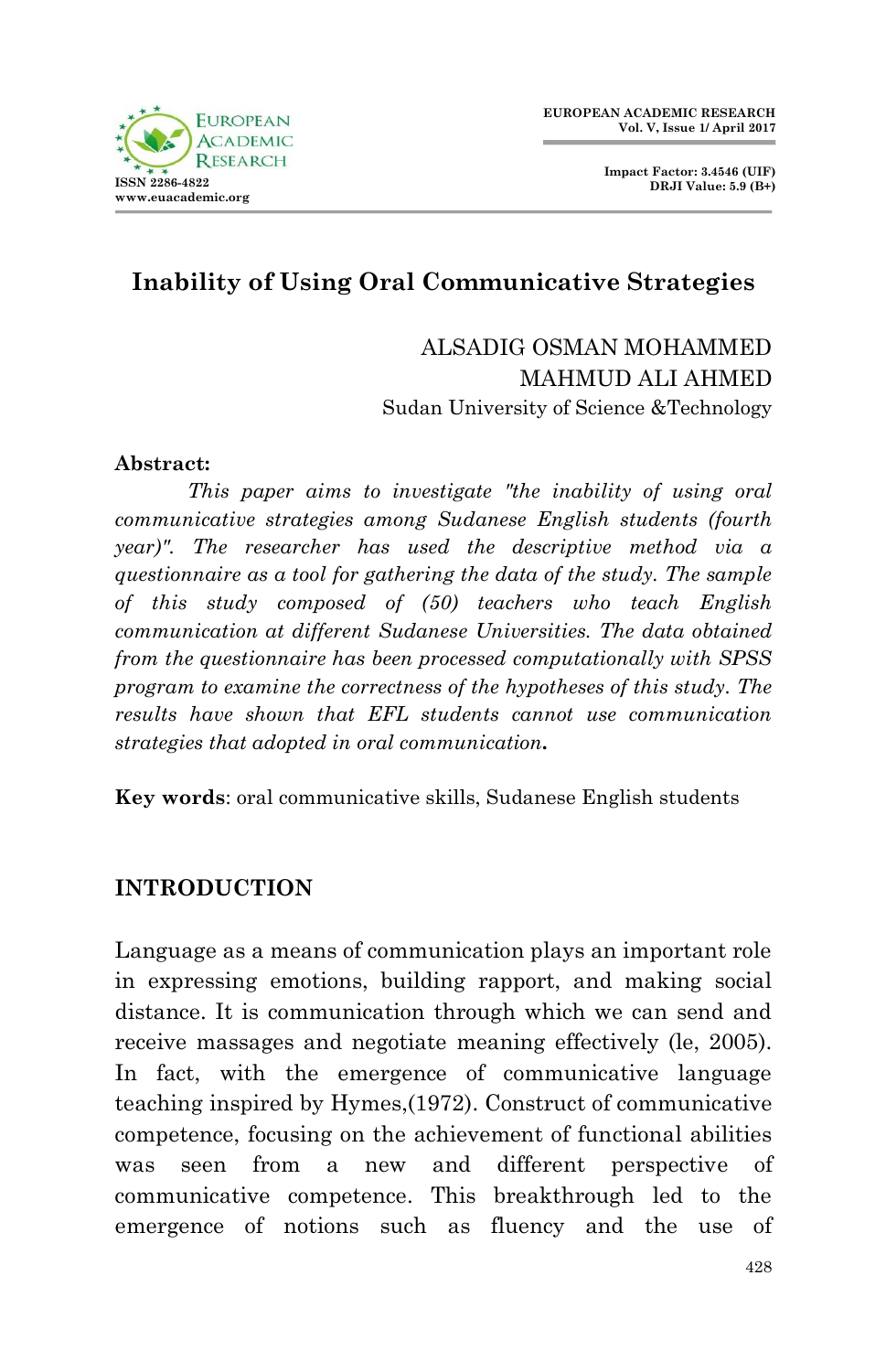communication strategies (Khan, 2007). Teachers of English are in need of equipments that raise and increase their awareness through guides, methods and procedures for promoting their students' competence and proficiency in EFL which in its turn contribute in posing competent generation capable of almost solving most of the problematic issues of foreign language learning and teaching. Therefore, the researcher aimed at looking deeply into such an issue wishing the contribution as the previous studies that tackled this area to uproot the barriers and the hindrances as to Sudanese English language students in foreign language learning in the hope that paving the gateway for them towards the pioneer among all nations. Although there is great interest in the notion of communicative competence in science and real life application, the concept is not easy to define in a general way. The reasons lie in the complexity of communication, the wide variety of related cognitive and social abilities, and also the huge situational variability. What we need in the field of communication, similar to the field of intelligence, is the specification of domain specific abilities. A recent handbook devoted to communication and social interaction skills edited by John Greene and Brant.

### **AIMS AND SCOPE OF THE STUDY**

This study aims to investigate the inability of using strategies of oral communication .The scope of the study is to students of (fourth year) at Sudan University of Science and Technology 2016-2017 whose number is composed of (50) teachers. This paper will examine the inability of using communication strategies among Sudanese EFL students.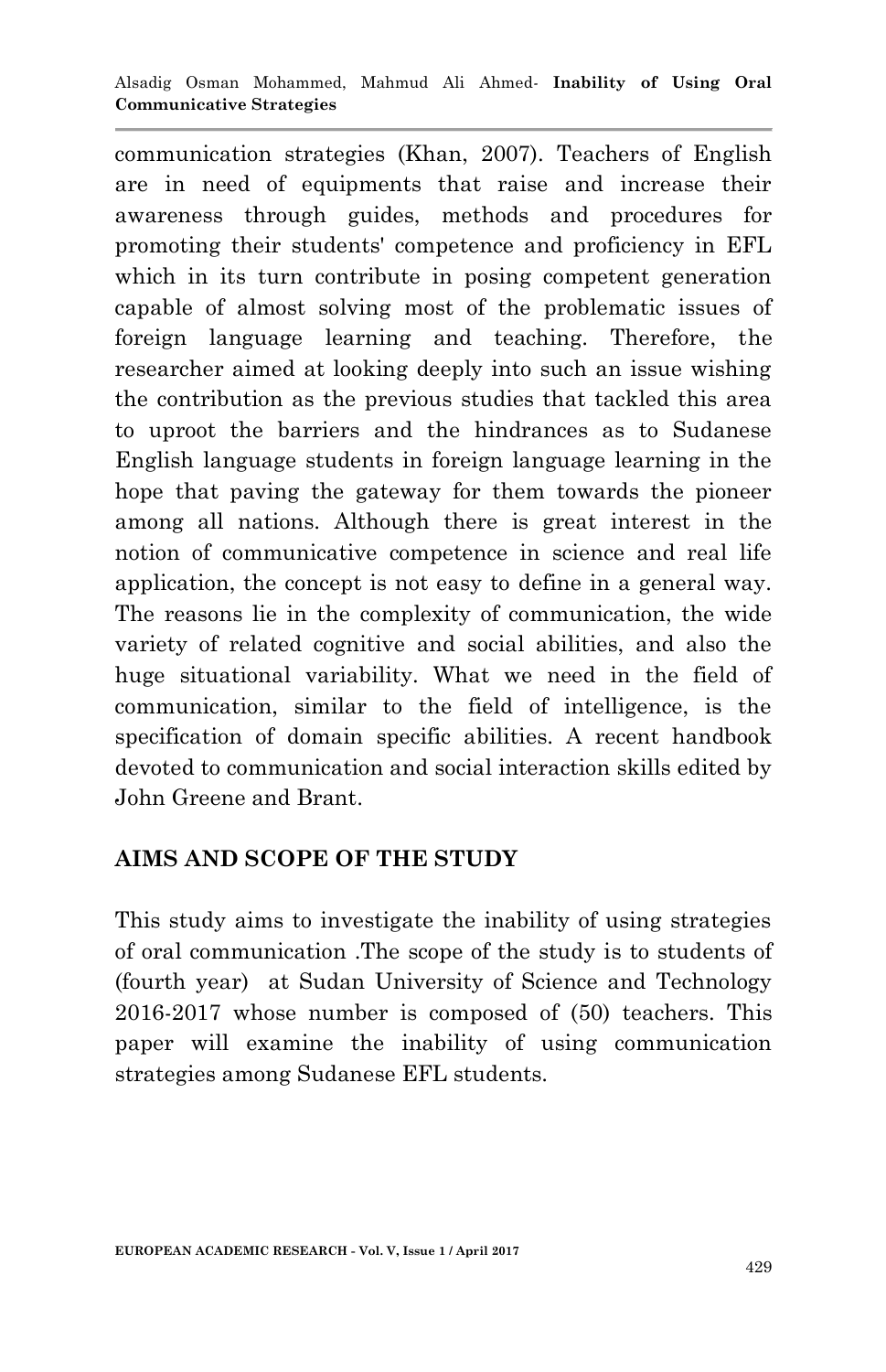## **LITERATURE REVIEW**

#### *Definition of terms*

**Acquisition**: the gradual development of ability in a first or second language by using it naturally in communicative situations

**Affective factors**: emotional reactions such as selfconsciousness or negative feelings that may influence learning.

**Applied linguistics**: the study of a large range of practical issues involving language in general and **second language learning** in particular.

**Background knowledge**: information that is not in a text, but is used from memory by a reader to understand the text.

**Bilingual**: a term used to describe a native speaker of two languages or a country with two official languages, in contrast to monolingual.

**Bilingualism**: the state of having two languages.

**Broca's aphasia**: a language disorder in which speech production is typically reduced or distorted, slow and missing grammatical markers.

**Communication Strategy**: a way of overcoming a gap between communicative intent and a limited ability to express that intent, as part of **strategic competence**.

**Communicative approach**: An approach to language teaching that is based on learning through using language rather than learning about language.

**Communicative Competence**: the general ability to use language accurately, appropriately and flexibly.

**Competence**: the implicit system of rules that constitutes a person"s knowledge of a language.

**Context**: either the physical context or the linguistic context (co-text) in which words are used.

**Convergence**: adopting a speech style that attempts to reduce social distance by using forms that are similar to those used by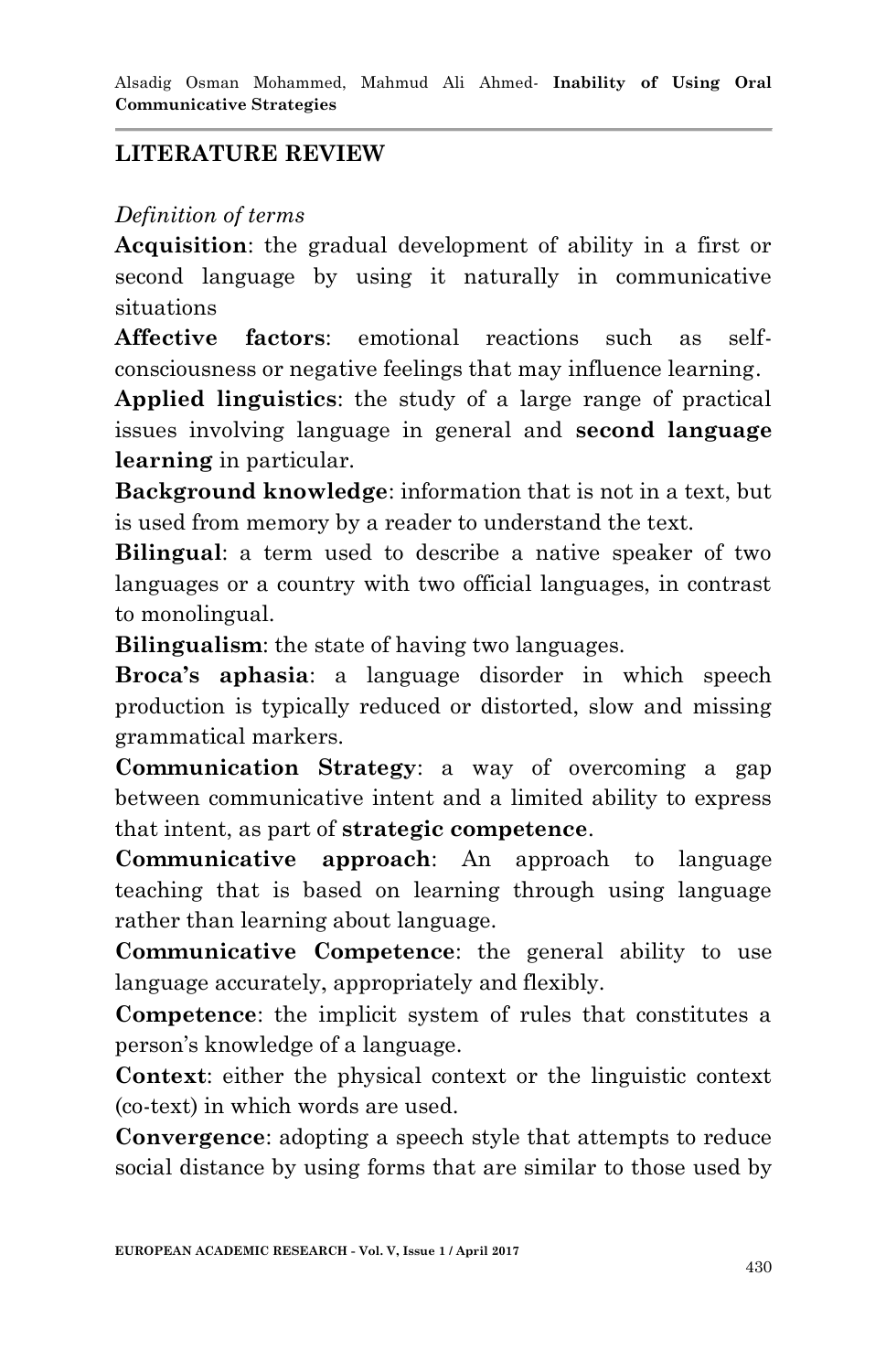the person being talked to, as a type of speech accommodation, in contrast to divergence.

**Conversion**: the process of changing the function of a word, such as a noun to a verb, as a way of forming new words, also known as "category change" or "functional shift" (e.g. *vacation* in *They're vacationing in Florida*).

**Critical Period**: the time from birth to puberty during which normal first language acquisition can take place.

**Cultural Transmission**: the process whereby knowledge of a language is passed from one generation to the next.

**Discourse Analysis**: the study of language beyond the sentence, in text and conversation.

**Generative Grammar**: a set of rules defining the possible sentences in a language.

**Grammar**: the analysis of the structure of phrases and sentences.

**Grammatical Competence**: the ability to use words and structures accurately as part of communicative competence.

**Integrative Motivation**: the desire to learn an **L2** in order to take part in the social life of the community of L2-users, in contrast to **instrumental motivation**.

**Politeness**: showing awareness and consideration of another person"s public self-image.

**Second language (L2) learning:** the process of developing ability in another language, after L1 acquisition.

**Second Language:** is the language that is not one's native language, that is, a language that one learns as an adult, rather than as a child.

**Second Language Acquisition:** is the acquisition of second language which is also called "L2 acquisition."

**Semantics**: the study of the meaning of words, phrases and sentences.

**Social variable**: a factor such as working class or middle class that is used to identify one group of speakers as different from another.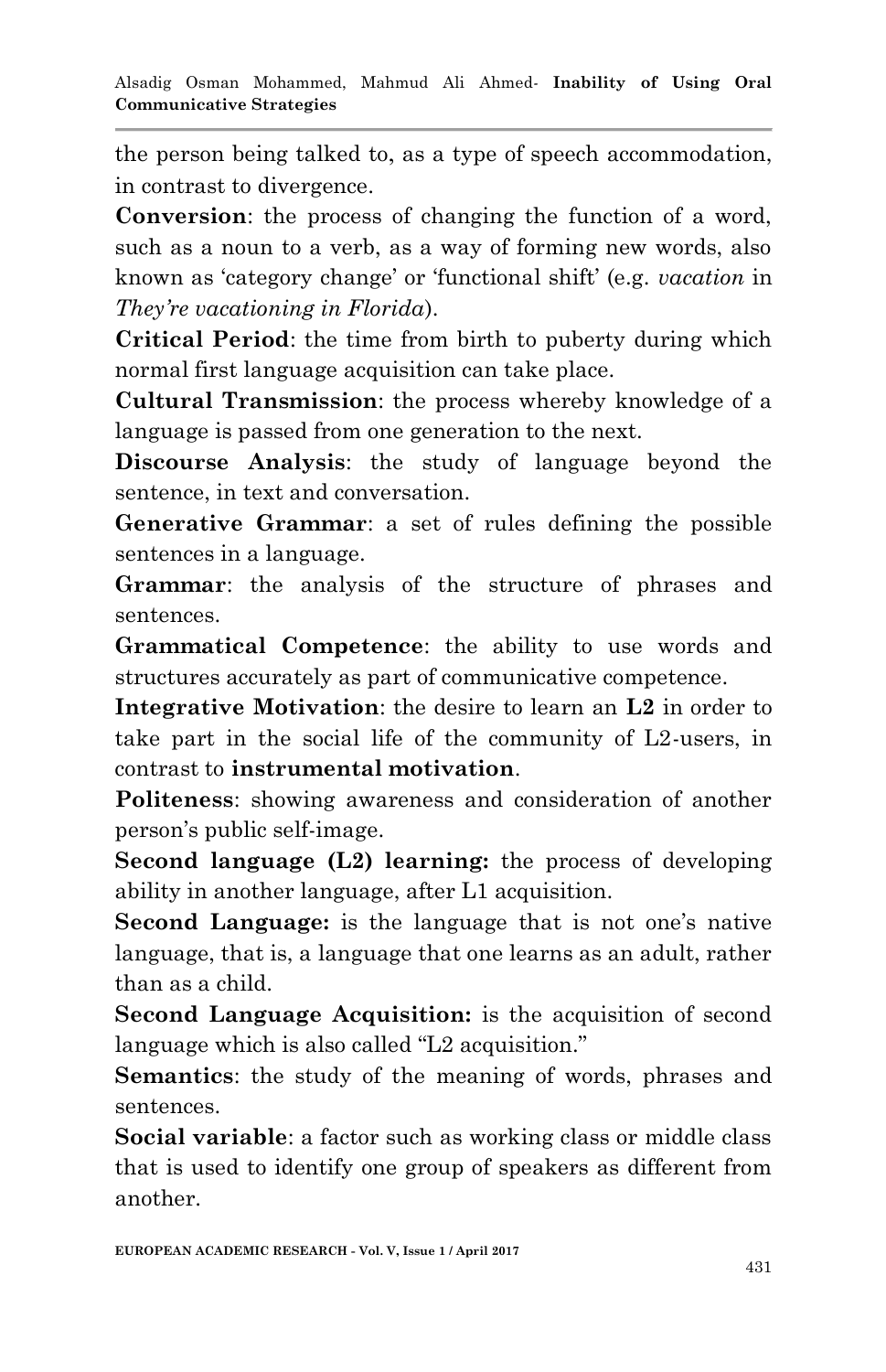**Sociolinguistic competence**: the ability to use language appropriately according to the social context as part of communicative competence.

**Sociolinguistics**: the study of the relationship between language and society.

**Speech act:** an action such as 'promising' performed by a speaker with an utterance, either as a direct speech act or an indirect speech act.

**Speech community**: a group of people who share a set of norms and expectations regarding the use of language.

**Standard language**: the variety of a language treated as the official language and used in public broadcasting, publishing and education.

**Strategic competence**: the ability to use language to organize effective messages and to overcome potential communication problems as part of the communicative competence.

## **THEORETICAL BACKGROUND ON COMMUNICATION STRATEGIES**

Strategies have consequently been divided into two types; learning and communication. Learning strategies are defined by O"Malley and Chamot (1990) as conscious belief or behaviors used by persons to make easy their conception, learning or retain latest information. Communication strategies, in contrast, are referred to as an individual"s attempt to find some techniques to bond the gap between their communication goal and the current linguistic resources. Maleki (2007) Says that the concept of communication strategies was first introduced by (Selinker, 1997). It has been investigated by different researchers. Mei and Nathalang (2010) include that, there has been no agreement on its exact definition Scholars seem to have general disagreement on the exact nature of communication strategies and the issue of teachability of these strategies.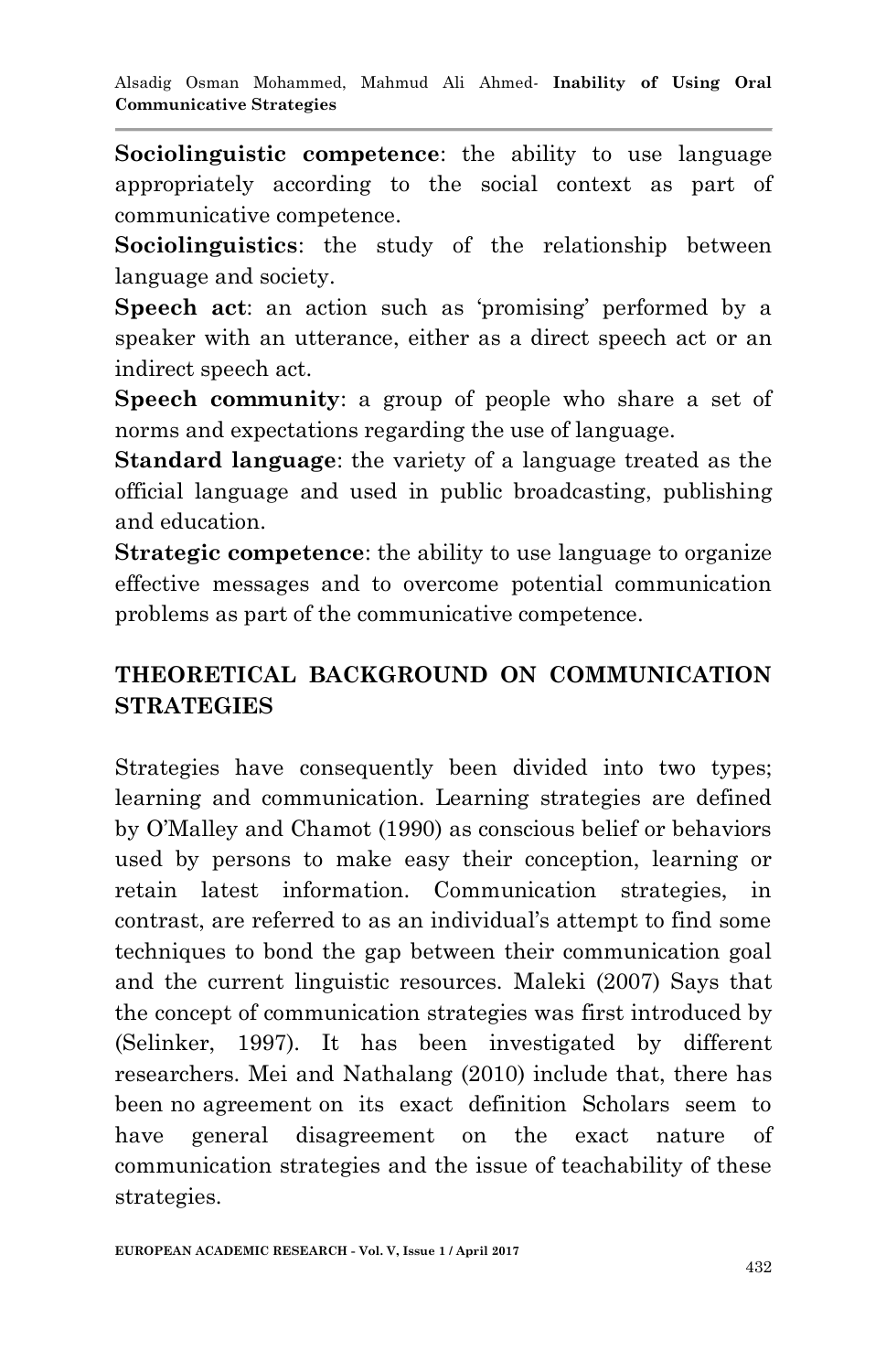Bongaerts and Poulisse, (1989) state that Communication Strategies (CSs) as learners" problem solving behavior and evidence of their underlying mental processes.

#### **ORAL COMMUNICATIVE STRATEGIES (OCSS)**

Communication strategies comprise a subset of language learning strategies, with the focus on approaches to conveying meaningful information that is new to the recipient (Cohen, 1996). Second language (L2) speakers in order to handle communication breakdowns and to communicate more effectively, get help from communication strategies. Natatani and Gho, (2007) say the psycholinguistics view examine learners' problems -solving behaviors arising from gaps in their lexical knowledge.

## **MATERIALS AND METHODS**

This study was conducted at Sudan University of Science and Technology fourth year students in the department of English Language. A purposive sample used for this study includes (50) teachers who teach communication skills at different Sudanese universities.

#### **Tools of the study**

The researcher used a questionnaire as a tool to gather data as for the study. The researcher used the descriptive method in conducting this study.

### **RESULTS AND DISCUSSION**

The researcher used a questionnaire as the main tool for collecting the data related to the study. The researcher has designed the questionnaire to measure teachers' attitude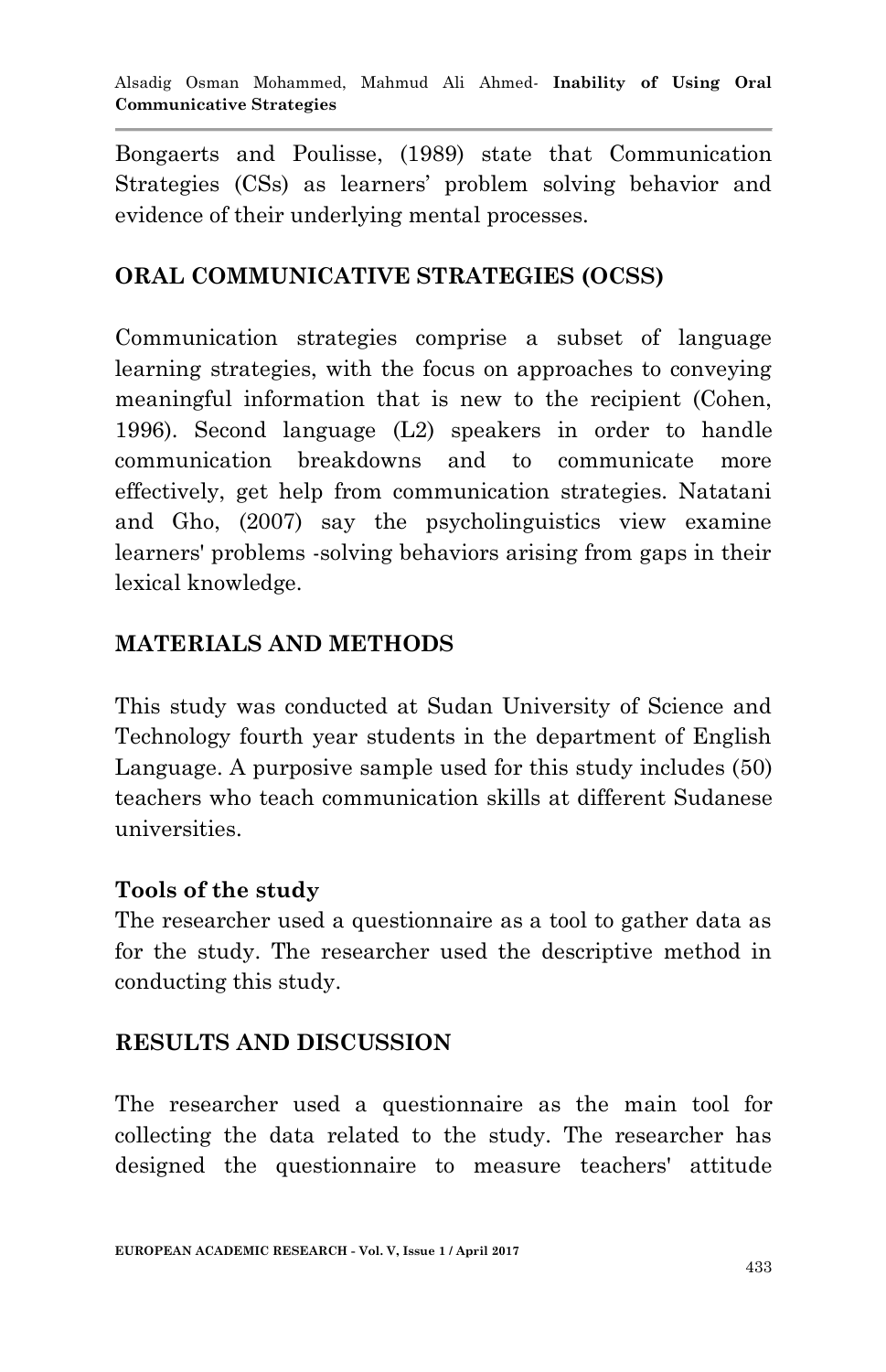towards the use of oral communicative competence strategies among Sudanese EFL students.

### **The Analysis of the Questionnaire in Relation to the Hypotheses**

**\***The hypotheses of this study are being tested with significance level 0.05.

H1. BA students of EFL cannot use suitable communication strategies related to the situation.

This questionnaire is seeking information about the students. In fact, these items elicit information about the targeted teachers in terms of their qualifications and years of experience in teaching oral communication. The teachers were requested to indicate their answers by five options:"Strongly agree", "Agree", "Neutral", "Disagree", "Strongly disagree".

#### **4.2.1 Qualification**

**Table (1) qualifications:** The table below classifies the targeted teachers in terms of their qualifications.

| Value | Frequencies | Percent |
|-------|-------------|---------|
| BA    | 18          | 36.0%   |
| MA    | 19          | 38.0%   |
| PhD   | 13          | 26.0%   |
| Total | 50          | 100.0%  |

**Table (2)** This table illustrates the targeted teachers according to their years of experience of teaching oral communications.

| Value        | Frequencies | Percent |
|--------------|-------------|---------|
| $1-5$ years  | 33          | 66.0%   |
| $6-10$ years | 17          | 34.0%   |
| Total        | 50          | 100.0%  |

### **Statement (1): They use Idiomatic expression in oral communication**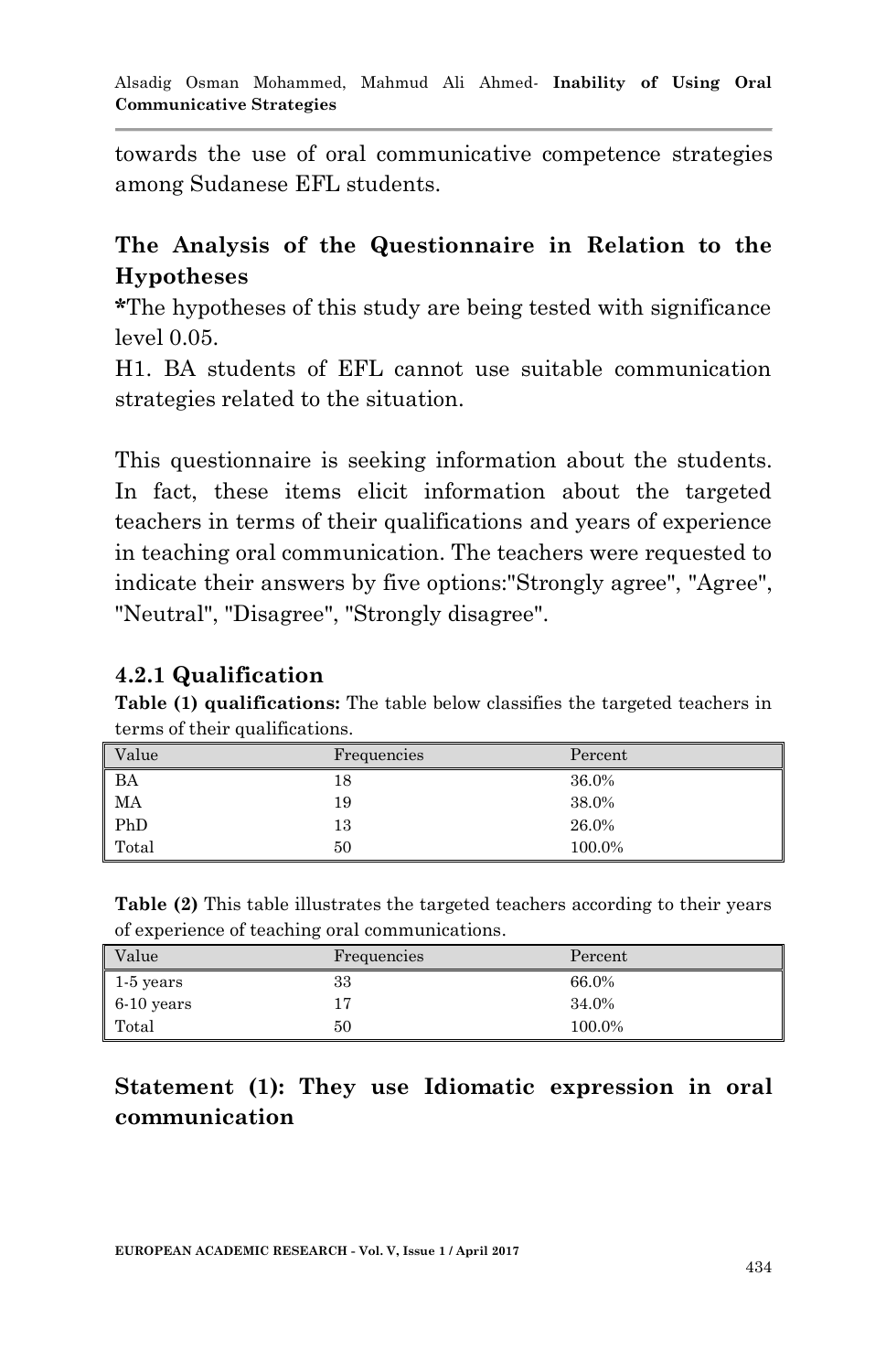Alsadig Osman Mohammed, Mahmud Ali Ahmed*-* **Inability of Using Oral Communicative Strategies**

| 10010101          |             |         |
|-------------------|-------------|---------|
| Value             | Frequencies | Percent |
| Strongly agree    |             | 2.0%    |
| Agree             | 8           | 16.0%   |
| Neutral           | 4           | 8.0%    |
| Disagree          | 21          | 42.0%   |
| Strongly disagree | 16          | 32.0%   |
| Total             | 50          | 100.0%  |

**Table (3)**

The table and the figure above, the statistical results show that strongly agree by (2.0%) agree by (16.0%) Not sure by (8.0%) disagree by (42.0%) Strongly Disagree by (%32.0). And the majorities (74.0%) of the respondents do not support the statement which claims that they use Idiomatic expressions in oral communication

## **Statement (2) They understand others gestures when they communicate**

| ------ --         |             |         |
|-------------------|-------------|---------|
| Value             | Frequencies | Percent |
| Strongly agree    | 5           | 10.0%   |
| Agree             | -           | 14.0%   |
| Neutral           | 4           | 8.0%    |
| Disagree          | 25          | 50.0%   |
| Strongly disagree | 9           | 18.0%   |
| Total             | 50          | 100.0%  |

**Table (4)**

The table and the figure above, the statistical results show that strongly agree by  $(10.0\%)$  agree by  $(14.0\%)$  Not sure by  $(\%8.0)$ disagree by (50.0%) Strongly Disagree by (18.0%). And the majorities (68.0%) of the respondents do not support the statement which claims that they understand others gestures when they communicate.

## **Statement (3): They use eye contact while communicating**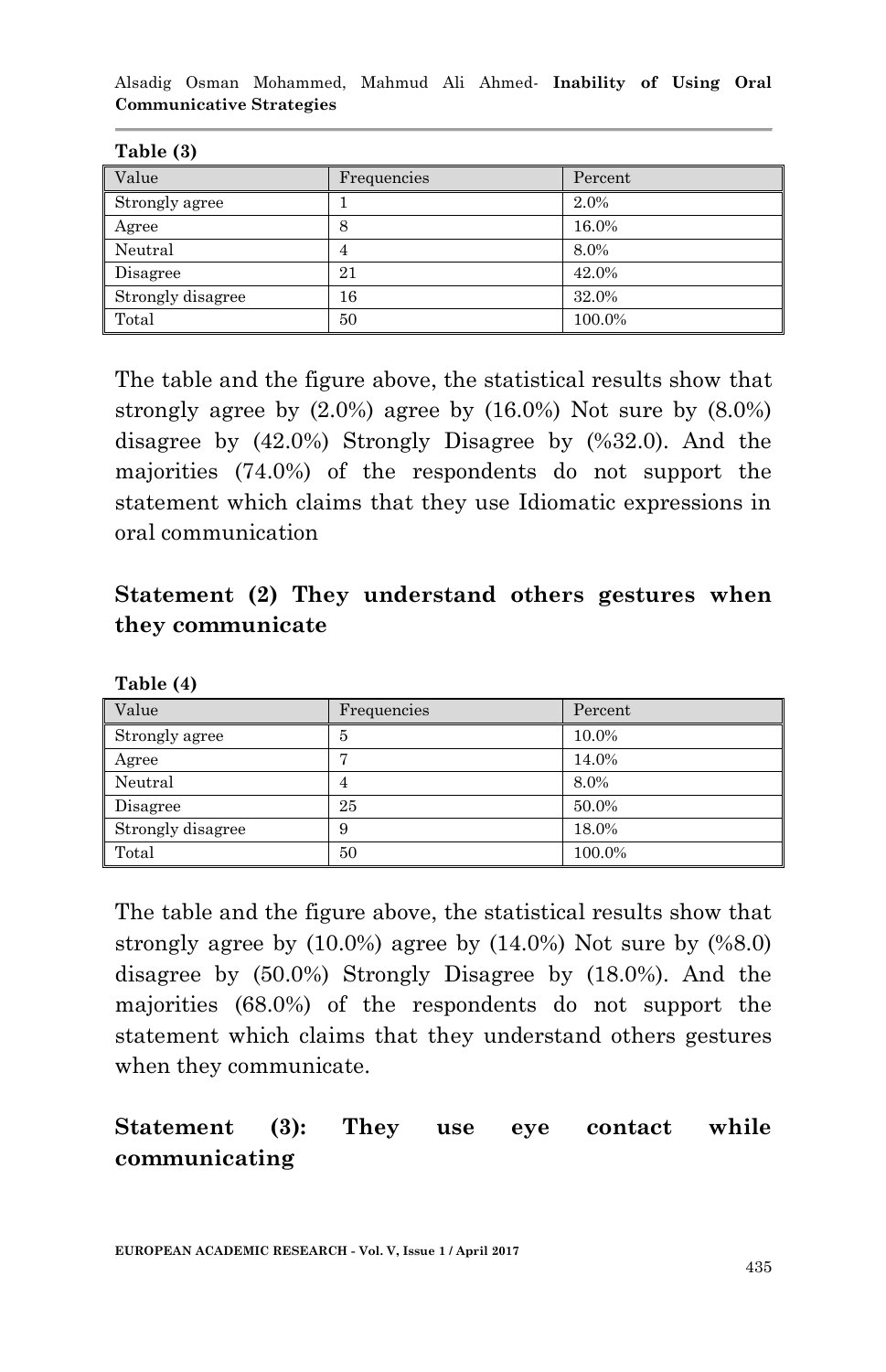Alsadig Osman Mohammed, Mahmud Ali Ahmed*-* **Inability of Using Oral Communicative Strategies**

| 10010101          |             |         |
|-------------------|-------------|---------|
| Value             | Frequencies | Percent |
| Strongly agree    | 6           | 12.0%   |
| Agree             | 8           | 16.0%   |
| Neutral           | 9           | 18.0%   |
| Disagree          | 20          | 40.0%   |
| Strongly disagree | г.          | 14.0%   |
| Total             | 50          | 100.0%  |

**Table (5)**

**Table (6)**

The table and the figure above, the statistical results show that strongly agree by (12.0%) agree by (16.0%) Not sure by (18.0%) disagree by (%40.0) Strongly Disagree by (14.0%). And the majorities (64.0%) of the respondents do not support the statement which claims that they use eye context while communicating.

#### **Statement (4) They use body language appropriately**

| 10010101          |             |         |
|-------------------|-------------|---------|
| Value             | Frequencies | Percent |
| Strongly agree    | 3           | 6.0%    |
| Agree             | 10          | 20.0%   |
| Neutral           |             | 14.0%   |
| Disagree          | 21          | 42.0%   |
| Strongly disagree | 9           | 18.0%   |
| Total             | 50          | 100.0%  |

The table and the figure above, the statistical results show that strongly agree by  $(6.0\%)$  agree by  $(20.0\%)$  Not sure by  $(14.0\%)$ disagree by (42.0%) Strongly Disagree by (18.0%) And the majorities (60.0%) of the respondents do not support the statement which claims they do not use body language appropriately.

### **REPORT DISCUSSION**

The data collected was analyzed in relation to the hypotheses of the study. The data was collected by a questionnaire which had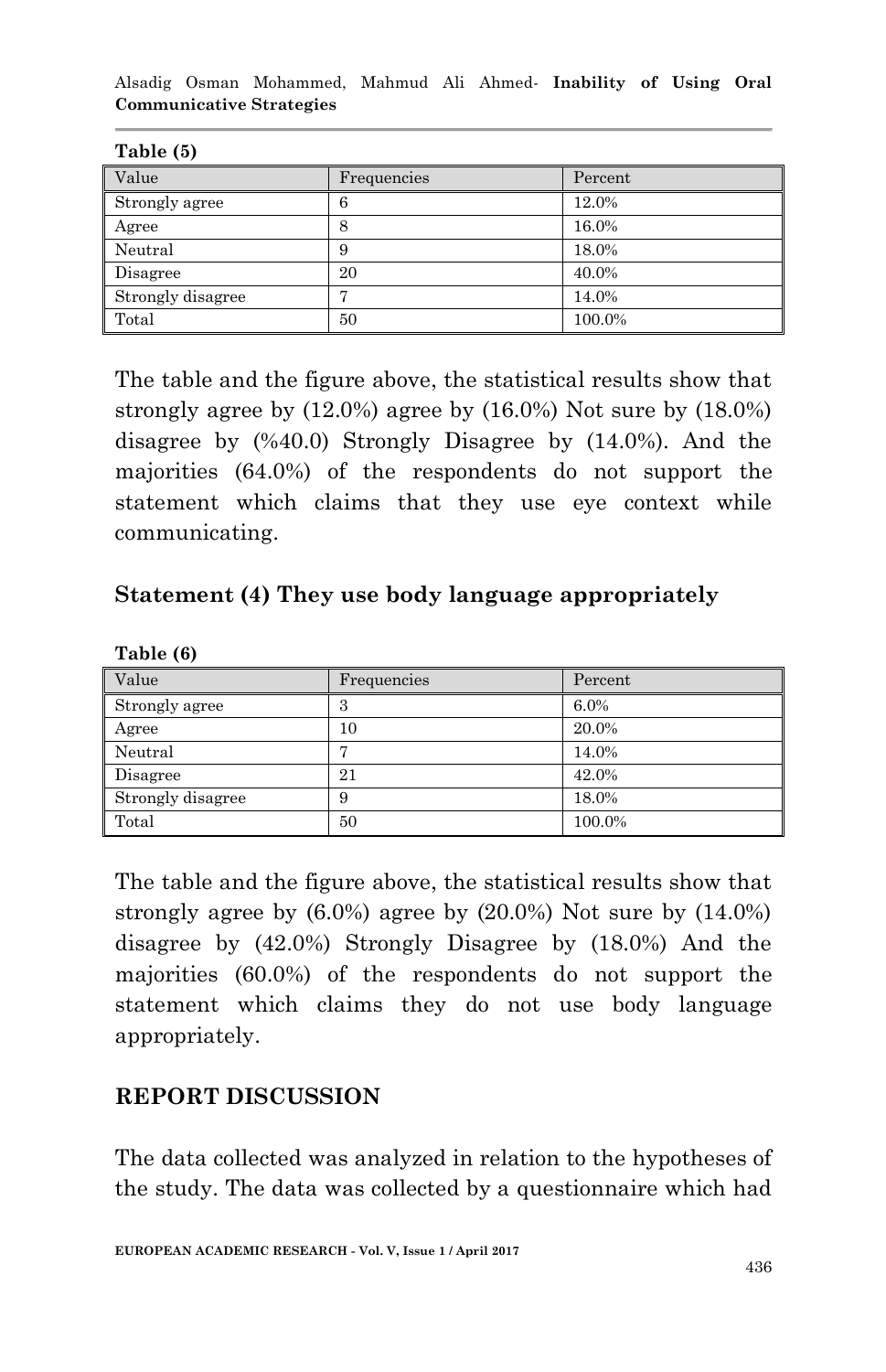been administered to English language teachers at Sudan University of Science and Technology. After analyzing the results with the main hypotheses, the results have shown that the students cannot use communicative strategies that adopted in oral communication.

#### **REFERENCES**

- 1. Hymes, D.H. (1972). On communicative competence. In foreign language learning and teaching. TESL. 6(8). Retrieved march 8, 2010, from http// iteslj. Org/Articles/ Hismanoglu-Strategies. Html.
- 2. Khan, A. H. (2007). A needs analysis of Pakistani state boarding schools secondary level students for adopting of communicative language teaching.Uiddlesex University, un puplished master's Thesis, master's
- 3. Le, T. (2005). Communicative Strategies in interlanguage. AARE.
- 4. Cohen. A. D. (1996). Second language learning and use strategies: clarifying the issues 1 . Center for Advanced Research on Language Acquisisition, University of Minnesota: Minnesota.
- 5. Khan, A.H. (2007). A need analysis of Pakistani state boarding schools secondary level students for adoption of communicative language teaching. Uupublished master's thesis, Middlesex University, London.
- 6. Nakatani, Y. and Gho, C. (2007). A review of oral communication strategies: Focus on interactionist and psycholinguistics perspectives. In A D. Cohen and E. Macro (Eds), Language learner strategies . Oxford University Press.
- 7. Hymes, D., 1972. On communicative competence. In I.B.Pride & J. Holmes (eds.), Sociolinguistics. UK. USA: Penguin Books Ltd. Chapter 18, 269-293.